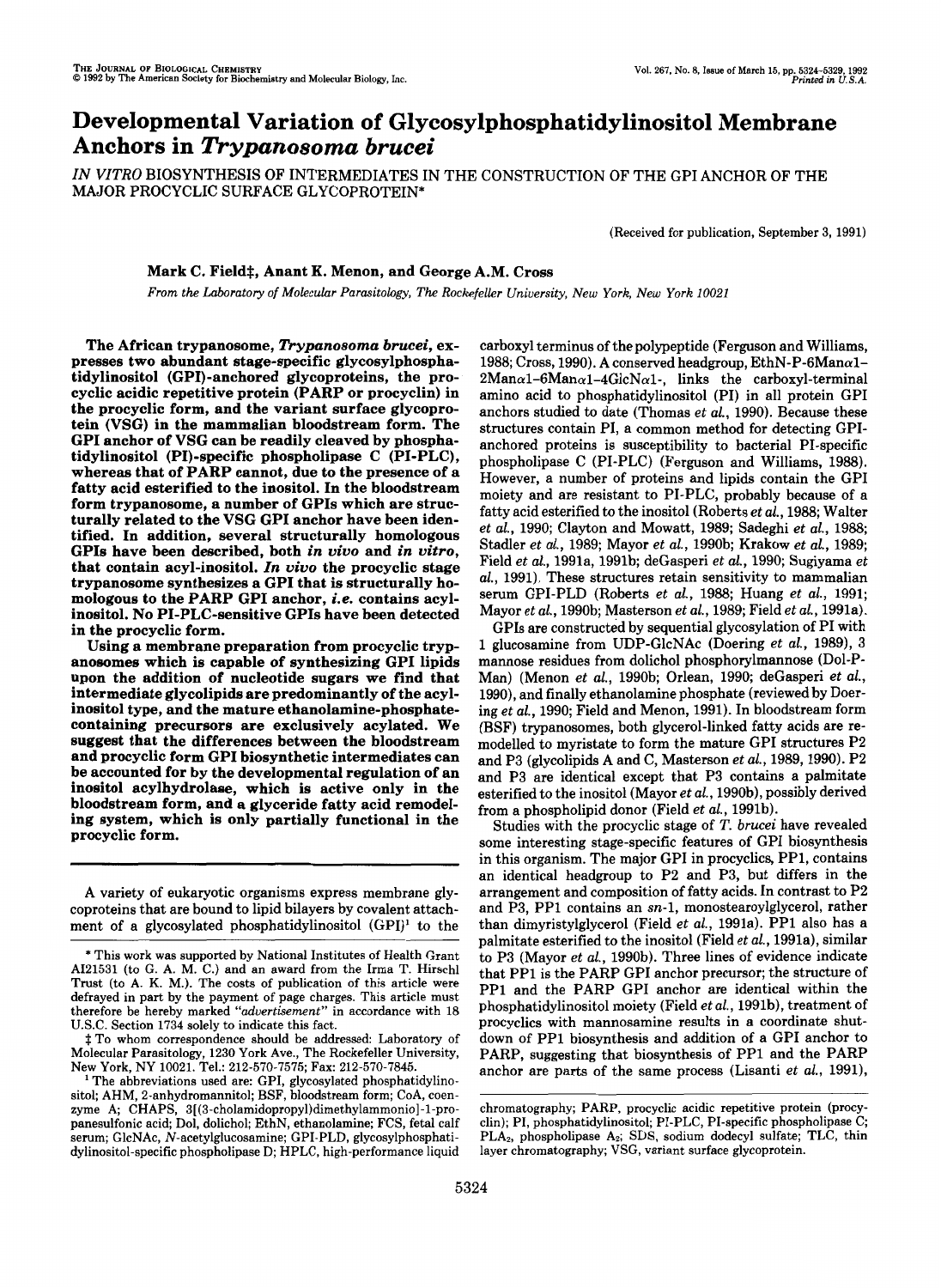and PPI has been added to VSG in an *in vitro* system prepared from bloodstream trypanosomes (Mayor *et al.,* 1991) demonstrating that it is a substrate for the transfer machinery.

We have continued these investigations by exploiting a procyclic trypanosome cell-free system, similar to those developed for **BSF** trypanosomes (Masterson *et al.,* 1989; Menon *et al.,* 1990a). In this report we show that the intermediates in the synthesis of PP1 are considerably more inositol-acylated than their BSF counterparts, and that the immediate PPI precursor appears to be a diacyl-GPI (PP3) also containing acyl-inositol. Pulse-chase studies support the hypothesis that PP3 is the precursor of PP1, and that less elaborate mannosylated GPIs are the precursors of PP3.

#### **MATERIALS AND METHODS**

Cells and Membranes-Procyclic stage T. brucei strain 421 were grown in SDM-79 medium (Brun and Schonenberger, 1979), containing 10% heat-inactivated fetal calf serum and 7.5  $\mu$ g/ml haemin, at °C. Cells were routinely grown to  $1-2 \times 10^7$  parasites/ml, harvested, and washed three times with cold phosphate-buffered saline. Membranes were prepared from the cells by hypotonic lysis following the method of Masterson et al. (1989), except that preincubation with tunicamycin was omitted. Membranes were stored at  $1 \times 10^9$  cell equivalents/ml at  $-80$  °C. Immediately before use the membranes were thawed, washed (Masterson et al., 1989), and resuspended at 5  $\times$  10<sup>8</sup> cell equivalents/ml. Aliquots of the washed membranes (100- $200 \mu$ l) were then used for the in vitro reactions. Bloodstream form and procyclic form  $100,000 \times g$  *T. brucei* microsome membranes were made exactly as described previously (Menon *et* al., 1990a). Procyclic cells were labeled in vivo with  $[2,6^{-3}H]$ mannose (Amersham, 30–60 Ci/mmol) in modified RPMI 1640 (Speciality Media, Inc.) as described (Field et al., 1991a).

In Vitro Glycosylphosphatidylinositol Biosynthesis-Membranes were labeled essentially as described by Menon et al. (1990b) with a typical reaction volume of 100-200  $\mu$ l. Biosynthesis of Dol-PP-linked oligosaccharides was inhibited by the inclusion of 100 ng of tunicamycin (Calbiochem) added from a 1 mg/ml stock in 95% ethanol in each reaction. For  $[{}^3H]$ mannose-labeling, 2  $\mu$ l each of stock solutions of 0.1 **M** ATP, CoA, dithiothreitol, and UDP-GlcNAc (all from Sigma) were added to the reaction tube containing 2  $\mu$ Ci of dried [3H]GDPmannose (Du Pont-New England Nuclear, 15 Ci/mmol). Tunicamycin was added followed by the membranes. For labeling with  $[{}^{3}H]$ GlcNAc, 2  $\mu$ l of 0.1 M GDP-mannose (Sigma) was substituted for the UDP-GlcNAc, and 2  $\mu$ Ci [<sup>3</sup>H]UDP-GlcNAc (Du Pont-New England Nuclear, 19 Ci/mmol) was added instead of radiolabeled GDP-mannose. In some experiments, the cold GDP-mannose was omitted. Preliminary experiments using  $100,000 \times g$  pelleted membranes indicated that incorporation of [3H]GDP-Man into organic solvent extractable material was maximal at 27 "C (data not shown). Therefore, all incubations were routinely performed at this temperature.

In experiments where biosynthesis of [3H]GPI was made dependent on [3H]Dol-P-Man, radiolabeled Dol-P-Man was synthesised in situ as described by Menon et al. (1990b). Amphomycin (a **gift** from Dr. R. **T.** Schwarz, Philipps-Universitaet Marburg, Germany), was used at varying concentrations, and was added to the reaction mix from a 10 mg/ml stock suspension in water.

Extraction *of* Lipids and Proteins-Following incubation, the membranes were extracted with either 1.0 ml of chloroform/methanol, followed by **chloroform/methanol/water** as described by Menon et *al.*  (1990a) or a single extract of **chloroform/methanol/water** (final composition, 10:10:3, v/v) (Masterson et al., 1989). Residual material was solubilized with 5% sodium dodecyl sulfate as described (Field et al., 1991b).

Analysis *of* Lipid Extracts-Lipid extracts were analyzed by thin layer chromatography using glass-backed Silica 60 plates (Merck) developed in presaturated tanks with chloroform/methanol/water (10:10:3, v/v, system 1), chloroform/methanol/water (10:10:2.5, v/v, system 2) or chloroform/methanol/1  $M$  NH<sub>4</sub>OH (aq) (10:10:3, v/v, system 3). Chromatograms were analyzed with a Berthold LB 2842 linear radioactivity scanner. In some experiments lipids were recovered from the TLC plate by scraping off the silica support and extracting with **chloroform/methanol/water** (10:10:3, v/v). The extracts were then dried and partitioned between water and n-butanol.

Analysis and Purification of Protein-Protein was analyzed by SDS-polyacrylamide gel electrophoresis on 15% gels (Laemmli, 1970). Molecular weight standards were from Sigma. Fixed gels were impregnated with En<sup>3</sup>Hance (Du Pont) and dried. Fluorography was performed at -80 °C with two intensifying screens and Kodak X-Omat AR film.

Enzyme and Chemical Treatments-PI-PLC from Bacillus thurin-<br>giensis (gift of Dr. M. G. Low. Columbia University), rabbit serum as a source of GPI-PLD, and PLA<sub>2</sub> from Crotalus adamanteus (Sigma) were all used as described in Mayor et al. (1990a, 199Ob). 50% aqueous HF, sodium nitrite deamination, sodium borohydride reduction, and base treatments were all performed using the methods described previously (Mayor et al., 1990a).

Liquid Chromatography-Dionex HPLC was performed with a HPIC-AS6 anion-exchange column using a Dionex chromatography

**TABLE** I Incorporation *of* [3H]manmse and glucosamine into organic extracts and GPI species

| Experi-<br>ment  | Radiolabel <sup>®</sup>                        | Chloroform/<br>methanol |      | CMW CMW <sup>®</sup> | PP1         | PP <sub>3</sub> |
|------------------|------------------------------------------------|-------------------------|------|----------------------|-------------|-----------------|
|                  |                                                |                         |      | cpm <sup>c</sup>     |             |                 |
| 1                | GDP-Man                                        | 0.95                    | 16.0 | $-d$                 | 6.3         | 3.0             |
| $\boldsymbol{2}$ | UDP-GlcNAc                                     |                         |      | 0.5                  | $0.13$ 0.1  |                 |
| 3                | UDP-GlcNAc<br>(no GDP-Man)                     | 4.5                     | 0.65 |                      | 0.0         | 0.0             |
| 4                | GDP-Man                                        |                         |      | 50.0                 | <b>20.0</b> | 6.2             |
| 5                | GDP-Man $(+ 0.2)$<br>$\mu$ g/ml<br>amphomycin) |                         |      | 5.6                  | 2.4         | 0.79            |
| 6                | GDP-Man $(+ 0.8)$<br>$\mu$ g/ml<br>amphomycin) |                         |      | 0.68                 |             | $0.05$ 0.03     |

<sup>a 3</sup>H-labeled sugar nucleotide is indicated. Additions or deletions from the standard reaction supplements are given in parentheses.

\* Single step extraction protocol (chloroform/methanol extraction omitted) (CMW, **chloroform/methanol/water)** (see "Materials and Methods").

Radioactivity incorporated is expressed as cpm (counts per minute) per  $10<sup>4</sup>$  cell equivalents.

<sup>d</sup> Not determined.



FIG. 1. **Thin layer chromatograms of in vitro-labeled glycolipids.** A, species labeled with [3H]GDP-mannose in a reaction supplemented with UDP-GlcNAc.  $B$ , species labeled with  $[{}^{3}H]$ UDP-GlcNAc in the absence of GDP-mannose. TLC plates were developed using system 2. *Arrows* indicated the migration positions of PP1 and PP3 (procyclic form GPIs) (this study and Field et al., 1991a), P2, P3, I (ManGlcNPI), II (Man<sub>2</sub>GlcNPI), III (Man<sub>3</sub>GlcNPI), and GlcNPI (bloodstream form trypanosome GPIs (Mayor *et* al., 1990a, 1990b; Menon et al., 1990a)). 0 and *F* indicate the positions of the origin and front, respectively. "Mannose-GPI" indicates the migration positions of the less polar GPIs corresponding to Man<sub>1-3</sub>GlcNPI species.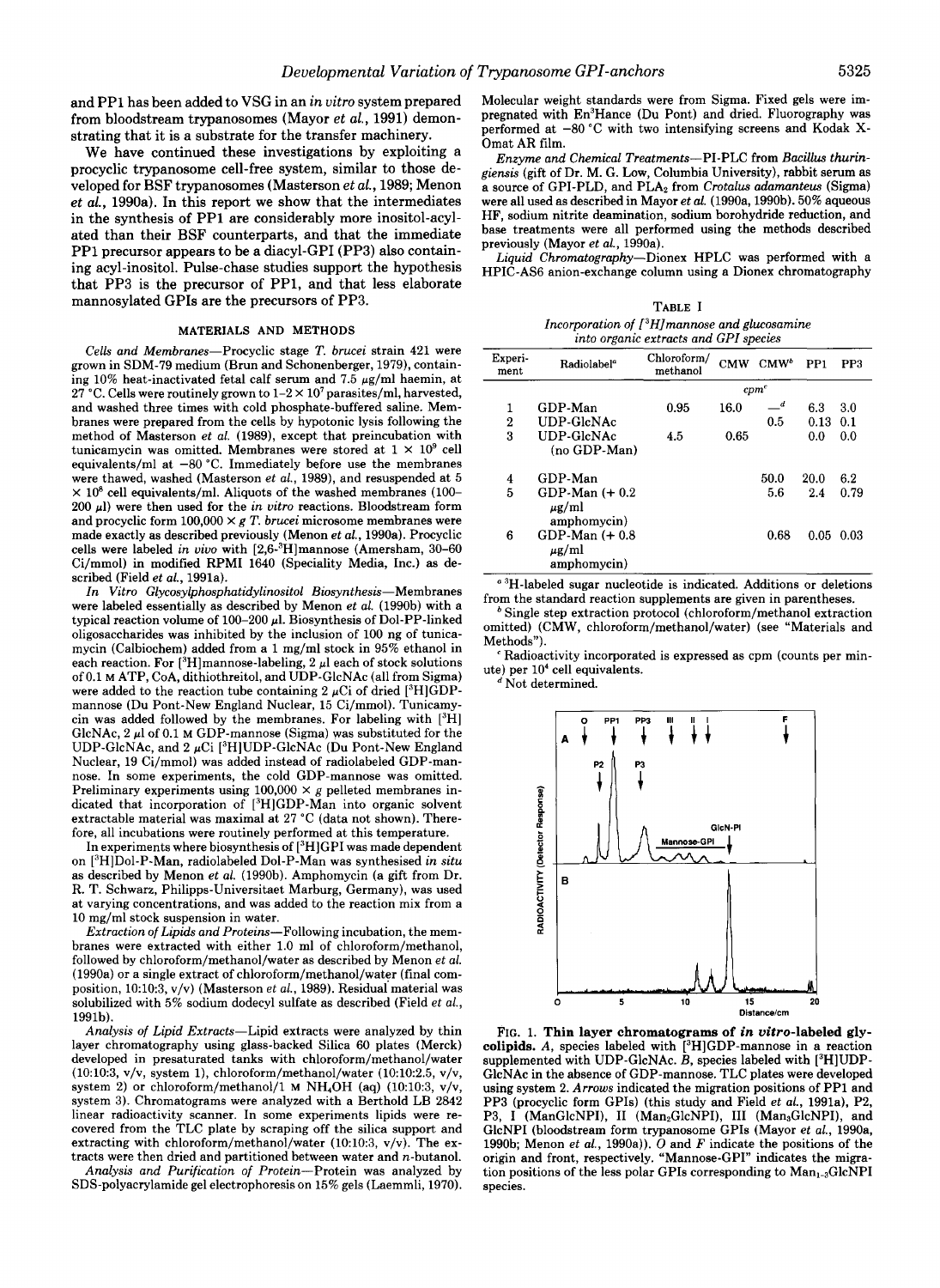| TABLE II                                                                    |
|-----------------------------------------------------------------------------|
| Structural analysis of the two major $\int^3 H/m$ annose-labeled GPI lipids |
| synthesised by procyclic membranes                                          |

TLC-purified (system 2) polar mannose-labeled lipids were treated with the various reagents detailed below to determine structure.

| <b>Treatment</b>                                     | Cleavage/result      |                      |  |  |
|------------------------------------------------------|----------------------|----------------------|--|--|
|                                                      | PP1 $(R_F = 0.14)$   | PP3 $(R_F = 0.29)$   |  |  |
| $B$ , thuringiensis PI-PLC <sup><math>a</math></sup> |                      |                      |  |  |
| Rabbit serum GPI-PLD <sup>b</sup>                    |                      |                      |  |  |
| Nitrous acid <sup>c</sup>                            | 58.2                 | 49.6                 |  |  |
| C. adamanteus $\text{PLA}_2^d$                       |                      |                      |  |  |
| Headgroup <sup>e</sup>                               | EPM <sub>3</sub> AHM | EPM <sub>3</sub> AHM |  |  |

No release of radioactivity as an aqueous soluble fragment, and no alteration to the organic soluble reaction products by TLC analysis.

 $\overrightarrow{b}$  Complete cleavage and conversion to a hydrophobic glycan seen by TLC analysis.

Data shown for the percent converted to aqueous soluble material. TLC analysis of the organic phase following deamination indicated that all the original material had been converted, but that the release was incomplete. Similar observations have been documented for P2 and P3 (Mayor et al., 1991a).

 $P^d$  PP3, after PLA<sub>2</sub> treatment, comigrates with PP1 on TLC system 1. PPI is unaffected.

<sup>2</sup> Deaminated and reduced headgroup analyzed by Dionex HPLC. Cochromatography with the headgroup from P2 and P3 ( $EPM<sub>3</sub>AHM$ , **ethanolamine-P-[Man]3-anbydromannitol)** obtained.

system. The column was eluted with 100 mM NaOH for 3 min. followed by a linear gradient to 225 mM sodium acetate in 100 mM NaOH at **33** min, with a flow rate of 1 ml/min. The eluant was neutralized with a membrane suppressor (Dionex Corp.), and 0.4-ml fractions were collected for scintillation counting.

## **RESULTS**

Incorporation of <sup>3</sup>H-Labeled Sugars into Lipids-The simple hypotonic lysate employed by Masterson et al. (1989) was more efficient at incorporating 3H-labeled sugars into glycolipid than the 100,000  $\times$  g membranes,<sup>2</sup> and therefore the former type of membranes were used in this study.

The incorporation of <sup>3</sup>H-labeled sugars into lipid extracts is shown in Table I. Tunicamycin had little effect on the total incorporation of [3H]GlcNAc or mannose (data not shown). The level of  $[^{3}H]$ glycolipid biosynthesis by the procyclic membranes was similar to that found for BSF hypotonic lysate membranes (Menon et al., 1990b). Addition of amphomycin to the reaction caused almost complete inhibition of the synthesis of GPIs at 0.8  $\mu$ g/ml (Table I) consistent with Dol-P-Man as the direct mannosyl-donor, as shown previously for the BSF trypanosome (Menon et *al.,* 1990b), mammalian cells (DeGasperi et al., 1990), and yeast (Orlean, 1991).

The in vitro reaction with  $[3H]GDP$ -Man resulted in the labeling of a major protein that migrated as a tight doublet on SDS-polyacrylamide gel electrophoresis about 5-7 kDa smaller than in vivo [3H]mannose-labeled PARP (data not shown). This protein was extractable with 2% CHAPS, did not bind to SP-Sephadex (data not shown), and is presumably in vitro glycosylated PARP (Clayton and Mowatt, 1989). Amphomycin also inhibited the incorporation of radioactivity into the protein (see "Discussion").

The in Vitro System Synthesizes Two Major *GPI* Lipids-When membranes were labeled with [3H]GDP-Man, in the presence of UDP-GlcNAc, CoA, and ATP, two major polar lipid species were recovered in the chloroform/methanol/ water organic extract (Fig.  $1A$ ). In a separate experiment, these lipids were included in the second extract of a two-step extraction, which is similar to the behavior of PP1, P2, and

P3 (Mayor *et al.,* 1990a, Field et al., 1991a). Furthermore, the least mobile species cochromatographed with PPI on TLC (systems 1 and 2,  $R_F = 0.14$  on system 2). The more mobile species chromatographed similarly to P3  $(R_F \text{ on system 2 of})$ 0.28) on TLC (systems 1 and 2), but always ran just ahead of it. This lipid was designated PP3 (procyclic P3,  $R_F = 0.29$  on system 2). Structural analysis of the two lipids (results summarized in Table 11) confirmed that the slower migrating species was PP1, and the faster-migrating lipid, PP3, contained a diacylglycerol but was otherwise identical to PPI. We were unable to detect a PI-PLC-sensitive lipid species in this region of the chromatogram (the region where P2, the VSG GPI anchor homologue migrates), consistent with the absence of PI-PLC-sensitive mature ethanolamine-phosphate containing GPI lipids in the procyclic-labeled in *vivo* (Field et al., 1991a). In the BSF, P3 contains two myristates, due to remodelling of the original fatty acid substituents (originally stearate at sn-1, Masterson et al., 1990). The observation that PP3 is slightly more hydrophobic than P3 is consistent with our data on PP1, where the fatty acid at sn-1 is stearate (Field et al., 1991a), suggesting that PP3 is not remodelled in the procyclic, but is converted to PP1 by the action of a specific PLA<sub>2</sub>.

Inositol Acylation *of* Mannose-containing GPI-lipids-Analysis of glycans obtained after deamination and reduction of total lipids labeled via ['HIGDP-Man identified four species that cochromatographed with the Man<sub>1-3</sub>AHM and EthN-P-Man3AHM standards on Dionex HPLC, indicating that the headgroup structures of the procyclic were identical to the BSF (data not shown). Labeling of membranes with  $[{}^{3}H]$ UDP-GlcNAc in the presence of GDP-Man produced the same spectrum of nitrous acid-cleavable GPI glycan headgroups as seen with the mannose label, except for an additional species (AHM) derived from GlcN-PI was seen (data not shown).

We next investigated the level of inositol acylation in the earlier intermediates in the PP1 biosynthetic pathway, *i.e.* 



**FIG.** 2. **Schematic of protocol used to estimate incidence of inositol acylation in GPI lipids.** A mixture of metabollically radiolabeled glycolipids contains GPIs, acyl-inositol GPIs, and non-GPI glycolipids (e.g. Dol-PP-GlcNAc, sphingolipids). Headgroup glycans can be cleaved from the GPIs by PI-PLC, and recovered by a phase-separation between water and butanol. The acyl-inositol GPIs remain unreacted, and their headgroups can be released by a deamination reaction, and similarly recovered by phase partitioning. Lipids that are not GPIs are unaffected by these two procedures. The respective headgroups from the GPIs and acyl-inositol GPIs are separately worked up and analyzed by Dionex anion-exchange HPLC.

 $2A$ . K. Menon and M. C. Field, unpublished observations.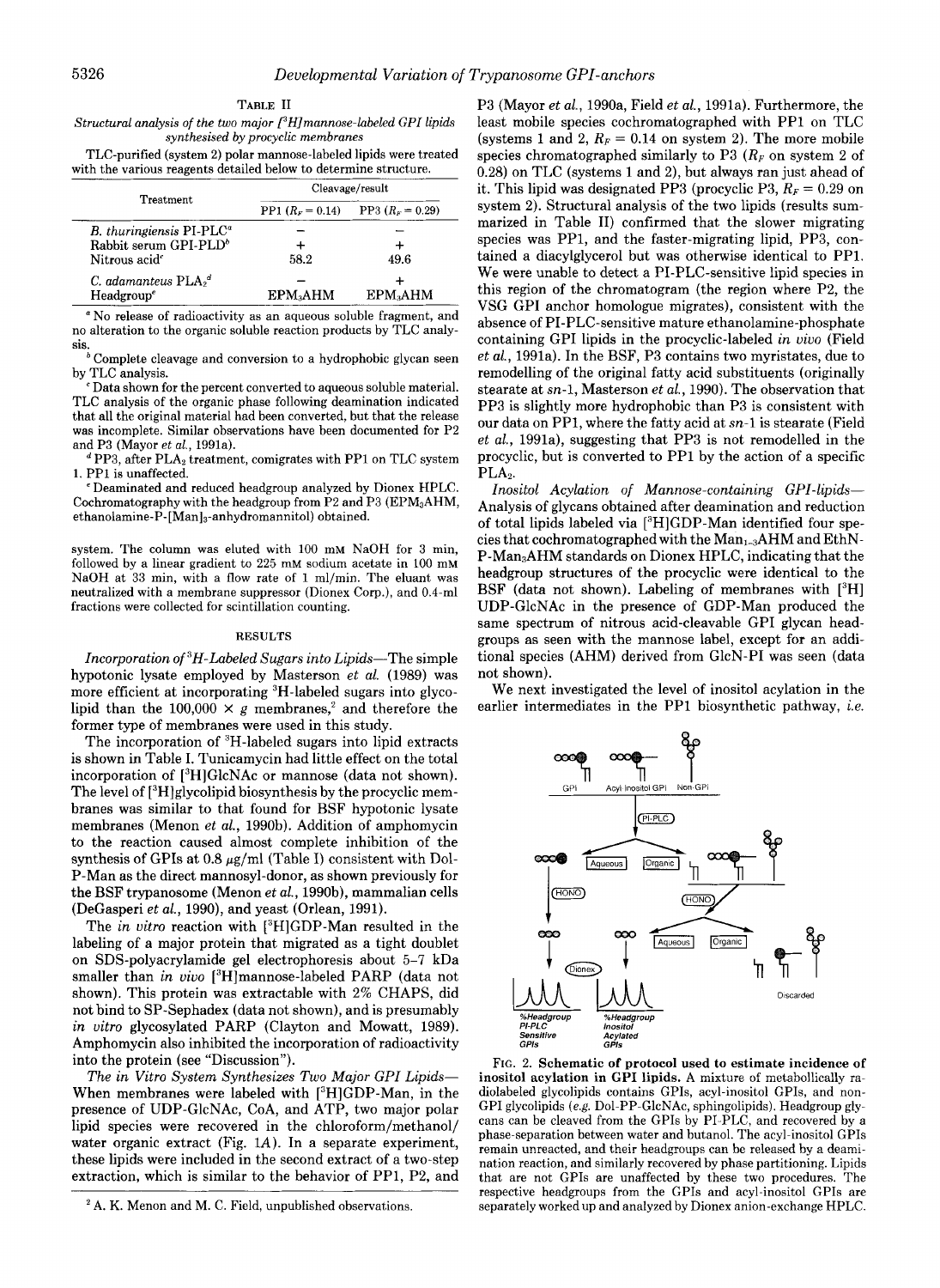those lacking ethanolamine. Membranes were labeled with ["HIGDP-Man and extracted with chloroform/methanol/ water. The total extract was chromatographed on a TLC plate (system 2), and the lipid species migrating ahead of PP3 were isolated and extracted  $(R_F = 0.36$  and 0.70 on system 2). After partitioning between water and butanol the organic phase was dried and treated with *B.* thuringiensis PI-PLC (two additions of enzyme, total digest time  $4 h$ ,  $50-\mu l$  reaction volume) to cleave noninositol-acylated headgroups. The digestion products were then partitioned between water and butanol, the phases separated and aliquots scintillation counted. The aqueous phase was adjusted to pH 3.7 (with sodium acetate), treated with nitrous acid followed by sodium borohydride (after adjustment to pH  $10$ ), and the glycans analyzed by Dionex HPLC (schematically illustrated in Fig. 2). The PI-PLC digest organic phase was dried, treated with nitrous acid to release PI-PLC-resistant GPI headgroups (inositol-acylated), and again partitioned between water and butanol. The aqueous phase was reduced with sodium borohydride and then analyzed by Dionex HPLC. A standard mix of BSF GPIs (labeled via ["HIGDP-Man in uitro) were processed in parallel with the procyclic mannosylated GPIs. The analysis (Fig. 3) shows quite clearly that the degree of inositol acylation increases markedly with a greater headgroup size, attaining  $\sim$ 75% by the Man<sub>3</sub> stage, and completion once the ethanolamine phosphate has been added (PPl and PP3, see above).

or no GlcN(Ac)-acylPI was synthesized under these conditions, suggesting that acylation of the inositol occurs after addition of GlcNAc.

Pulse-Chase Analysis-A pulse-chase experiment was performed to provide direct evidence of a product/precursor relationship between PP1 and PP3, and PP3 and the smaller mannose-containing GPIs. Membranes were first preincubated with a small amount of GDP-Man to complete synthesis of any endogenous GPI species, and then pulsed with  $2 \mu$ Ci of ["HIGDP-Man at 27 "C for 10 min. This results in the near exclusive labeling of Dol-P-Man (Menon  $et al.$ , 1991b and Fig. 4). The membranes were chased by adding an excess of GDP-Man and UDP-GlcNAc to allow *de novo* synthesis of GPIs (Menon et al., 1991b). Reactions were quenched by addition of CM to the tube at the relevant time and extracts analyzed by TLC (system 2, Fig. 4). At zero chase time essentially only Dol-P-Man was labeled (Fig. 4, *top*,  $R_F = 0.79$ ). After a 60min chase many GPI species, including PP1 and PP3 had been labeled. The data (Table 111) clearly show that radioactivity in the less polar GPIs rises rapidly (the Man<sub>ta</sub> species), peaks at 1 min, and then falls again, commensurate with increased radiolabeled PP3. PP3 levels are maximal at 5 min, and as the amount of this species begins to diminish, PP1 is seen to slowly increase (Table 111). PPI attains a plateau at 30 min. Analysis of the protein residue after lipid extraction was not informative, due to insufficient incorporation. These data are consistent with the following scheme;

$$
[Man_{1-3}]GlcN-PI \rightarrow E-P-[Man_{1-3}]GlcN-PI^* \rightarrow E-P-[Man_{1-3}]GlcN-lysoPI^*
$$
  
[PP3] [PPI]

mannose-GPIs are only 10% inositol-acylated, and where only 30-5072 of the metabolically labeled mature GPI precursors (P3, not P2) contain a fatty acid on the inositol.

. ~~ ~ ~~~~~~~~~ ~~~~

This is in marked contrast to the situation in BSF, where the

Analysis *of* Nonmannosylated *GPI* Species-Two early species lacking mannose substitution have been identified in BSF trypanosomes; GlcNAc-PI and GlcN-PI (Doering et al., 1989; Menon *et* al., 1990a). GlcNAc-PI is deacetylated to give GlcN-PI (Doeringet al., 1989). If GDP-Man was omitted from the reaction, essentially all radioactivity was recovered in the CM extract (Table I and Fig.  $1B$ ). A single predominant species was seen  $(R_F = 0.71$  on system 2), which cochromatographed with GlcN-PI from BSF on TLC (systems 2 and 3), and two minor, more polar, species  $(R_F s = 0.54$  and 0.62 on system 2). GlcNAc-PI and GlcN-PI were discriminated from GlcNAc-PP-Dol (which chromatographs similarly) and each other as follows. The total extract was digested with *B.*  thuringiensis PI-PLC, releasing >80% of the radioactivity. Analysis of the organic soluble products of the digestion showed that >95% of the putative GlcN-PI peak had been lost, with selective retention of the more polar species. These compounds were also not cleaved by GPI-PLD (GlcN/ GlcNAc-PI is partially sensitive to the PLD, and is cleaved at about 50% under the conditions used here), and are therefore unlikely to be GPI lipids (data not shown). An aliquot of the PI-PLC-released material was N-acetylated. Analysis by Dionex HPLC detected a single species, cochromatographing with the glucose-12 standard, and presumed to be GlcNAcinositol-P. A second aliquot was treated with nitrous acid and reduced, to cleave GlcN-inositol-P (not GlcNAc-inositol-P) and convert it to AHM. Analysis of this material by Dionex HPLC showed that >80% of the radioactivity eluted in the region of AHM, while the remainder eluted at the same position as GlcNAc-inositol-P. Therefore at least 80% of ["HI glucosamine-labeled GPI was present as GlcN-PI, with a smaller amount of GlcNAc-PI. As no significant radiolabeled material migrated ahead of the GlcN-PI peak (Fig. 1B) little where PI<sup>\*</sup> is inositol-acyl-PI, and where inositol acylation increases in the order  $Man_1 < Man_2 < Man_3$ . The data from this experiment rule out the possibility that PPI is converted to PP3.

## **DISCUSSION**

In this report we provide further information on the developmental variation of GPI biosynthesis in the African trypan-



**FIG. 3. Incidence of acyl-inositol in procyclic GPI biosynthetic intermediates.** The *bar graph* summarizes data on the incidence of inositol acylation in RSF compared to procyclic form GPIs as determined by resistance to PI-PLC cleavage. *A,* mannosylated species (see text for experimental details). Incidence is normalized to 100% for the Man<sub>1-3</sub>GlcN-containing species. The *height* of the *bar* represents the total incidence of each headgroup, and the *solid region*  the fraction of each headgroup that contains acyl-inositol. *R,* mature GPI species (EthN-P-M<sub>3</sub>GlcN headgroup). BSF data from the same experiment as described for *A.* Pro (procyclic) data from the analysis of PP<sub>1</sub> and PP<sub>3</sub>.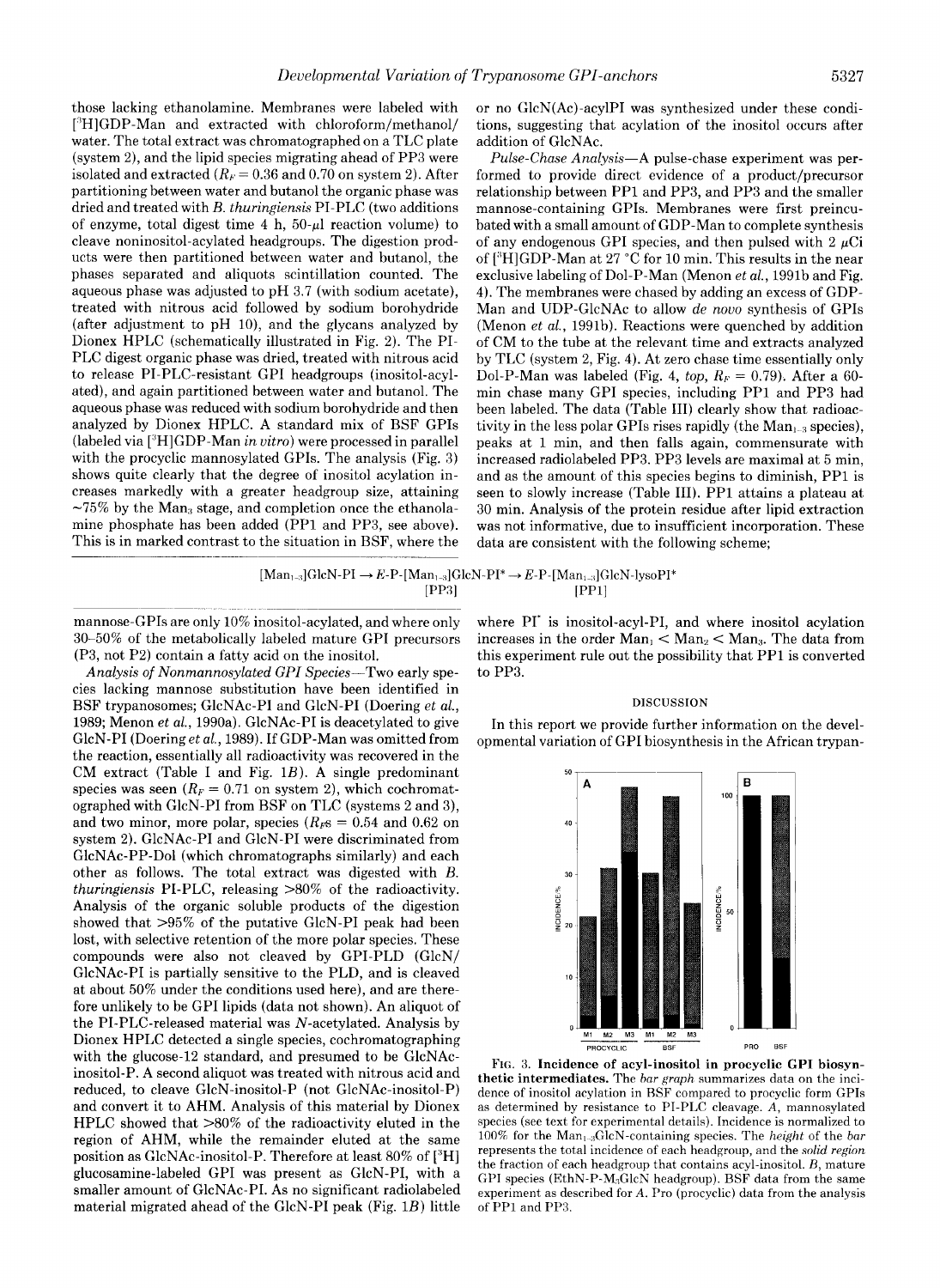

**FIG. 4.** Pulse-chase analysis **of** GPI intermediates synthesized **by** procyclic cell free system. *A-F,* **thin layer chromatograms (system 2) of species labeled in uitro via dolicholphosphomannose (see text for experimental details).** *A,* **labeled species following the 10-min pulse;** *B-F,* **labeled species following 1, 5, 15, 30, and 60 min chase, respectively, in the presence of UDP-GlcNAc. The migration positions of PP1, PP3, mannosylated GPIs (MGPI), and dolichoylphosphomannose** *(DPM)* **are indicated.** *0* **and** *F* **indicated the origin and front of the chromatogram, respectively. The total cpm for each chromatogram has been scaled to 200 for comparison. Note that recovery of radioactivity from the 15-min time point** *(D)* **was 20% less than predicted.** 

osome. Our data can be summarized as follows. The very earliest glycosylated PI species are GlcNAc-PI and GlcN-PI as in the BSF trypanosomes. Unlike reports in mutant T cells (Sugiyama et *al.,* 1991) and Dol-P-Man synthase-deficient yeast (Orlean, 1991), we were unable to detect forms of these lipids carrying an acyl group on the inositol, and therefore in the trypanosome the GlcN-PI is either not a substrate for the inositol-specific acyltransferase, or is very rapidly converted to the  $Man_1GlcN-PI$  following addition of the acyl group to the inositol, and is therefore not seen by our analysis. At present it is not possible to discriminate between these two possibilities in the normal physiological system. The latter possibility is, however, made less likely as we do not see acylGlcN(Ac)PI even when mannosylation is prevented by omitting GDP-Man from the labeling reaction. We failed to detect significant levels of PI-PLC-sensitive GPIs containing the complete headgroup,  $EthN-P-Man<sub>3</sub>GlcN$ . This observation is consistent with our previous data demonstrating that all GPI-anchored proteins in procyclics are insensitive to PI-PLC (Field et *al.,* 1991b).

As expected, the mannose moieties are derived from Dol-P-Man, as reported for the BSF trypanosome (Menon et *al.,*  1990b). PP1, PP3, and the earlier intermediates are labeled in a reaction where  $[{}^{3}H]$ mannose is provided from endogenously synthesized Dol-P-[<sup>3</sup>H]Man, and synthesis is inhibited by inclusion of amphomycin in the reaction. We cannot draw strong conclusions about the effect of amphomycin on protein labeling, *i.e.* if the inhibition of incorporation of radiolabel is

**TABLE 111 Pulse-chase** *analysis of* **biosynthesis** *of* **procyclic** *GPI* **intermediates Data from the chromatograms shown in Fig. 4 were quantitated by integration and are presented below.** 

| Chase time        |        | Total Dol-P-Man Man-GPI PP3 |       |       | PP1   | Ratio PP1/PP3 |  |  |  |  |
|-------------------|--------|-----------------------------|-------|-------|-------|---------------|--|--|--|--|
| min               | cpm    |                             |       |       |       |               |  |  |  |  |
| 0.0               | 23.650 | 22,090                      | 910   | 375   | 280   | 0.75          |  |  |  |  |
| 1.0               | 10.700 | 7,160                       | 2.340 | 770   | 440   | 0.57          |  |  |  |  |
| 5.0               | 6.750  | 3.640                       | 1.120 | 1.560 | 430   | 0.28          |  |  |  |  |
| 15.0 <sup>a</sup> | 4.250  | 1.950                       | 910   | 855   | 540   | 0.63          |  |  |  |  |
| 30.0              | 5,350  | 2.210                       | 1.070 | 870   | 1.200 | 1.37          |  |  |  |  |
| 60.0              | 4.150  | 1,410                       | 960   | 560   | 1.210 | 2.17          |  |  |  |  |

**'Recovery of counts from this sample is about 20% lower than expected and artifactually implies a lag between the decrease in counts in PP3 and synthesis of PP1. As label was added individually to each tube, this probably reflects a small pipetting error, and it is clear from the ratio of counts recovered in PP1 to PP3 that there is a progression of radioactivity from PP3 to PP1 without a lag. The majority of the rapid fall in Dol-P-Man radioactivity is independent of GPI biosynthesis and has been discussed elsewhere (Menon et** *al.,*  **1990b).** 

due to effects on the GPI, because our attempts to release the GPI glycan from the in uitro-labeled PARP were unsuccessful. However, we did note that the in uitro-labeled PARP was significantly smaller and less heterogenous than the tunicamycin-treated PARP labeled with [3H]mannose in *uiuo.* In addition, we saw no evidence of a large heterogenous glycan as seen for the PARP anchor, $3$  and therefore it is possible that the in uitro glycosylated protein does not contain an elaborated GPI glycan. Further work will be required to clarify this point.

In contrast to BSF, a large proportion of the mannosylated GPIs in procyclics contain acyl inositol. Our data suggest that the larger headgroups are better substrates for an inositol acyltransferase, which is supported by our observation that the ethanolamine phosphate-containing lipids, PP1, and PP3, are exclusively found as acyl-inositol species. An alternate explanation would be that the activity of an inositol acylhydrolase decreases with increased headgroup size, but from the data reported here and previously there is no evidence for such an activity in the procyclic trypanosome as no mature nonacylated intermediates or GPI-anchored proteins have been detected in the procyclic (Field et *al.,* 1991a, 1991b; Engstler et *al.,* 1991). It cannot be ruled out that the mannosylated species without acylated inositol are either abortive intermediates (i.e. they cannot be processed further until the inositol becomes acylated) or artefacts generated by the cellfree preparation (i.e. some microsome vesicles may have been produced that contain the glycosyltransferases but not the acyl or ethanolaminylphosphate transferase activities). More elaborate pulse-chase studies will be needed in order to determine the true relationships between these species.

Our characterization of PP3 suggests that a form of fatty acid remodelling does take place in the procyclic trypanosome. The pulse-chase experiment provides strong evidence for a precursor-product relationship between PP3 and PP1 and suggests that removal of the fatty acid at sn-2 **is** the final maturation step in the procyclic GPI pathway. We have previously reported that the lyso-PI structure is preserved in the PARP anchor (Field et *aL,* 1991b). By analogy with the BSF pathway, and the evidence that PP3 contains a diacylPI, it is most likely that the earlier intermediates in the procyclic are also diacyl. The similarity to the BSF remodelling is striking, in that the mature GPI species P2 and P3 also begin with stearate at the  $sn-1$  position, with the first remodelling

**M. C. Field, unpublished observations.**